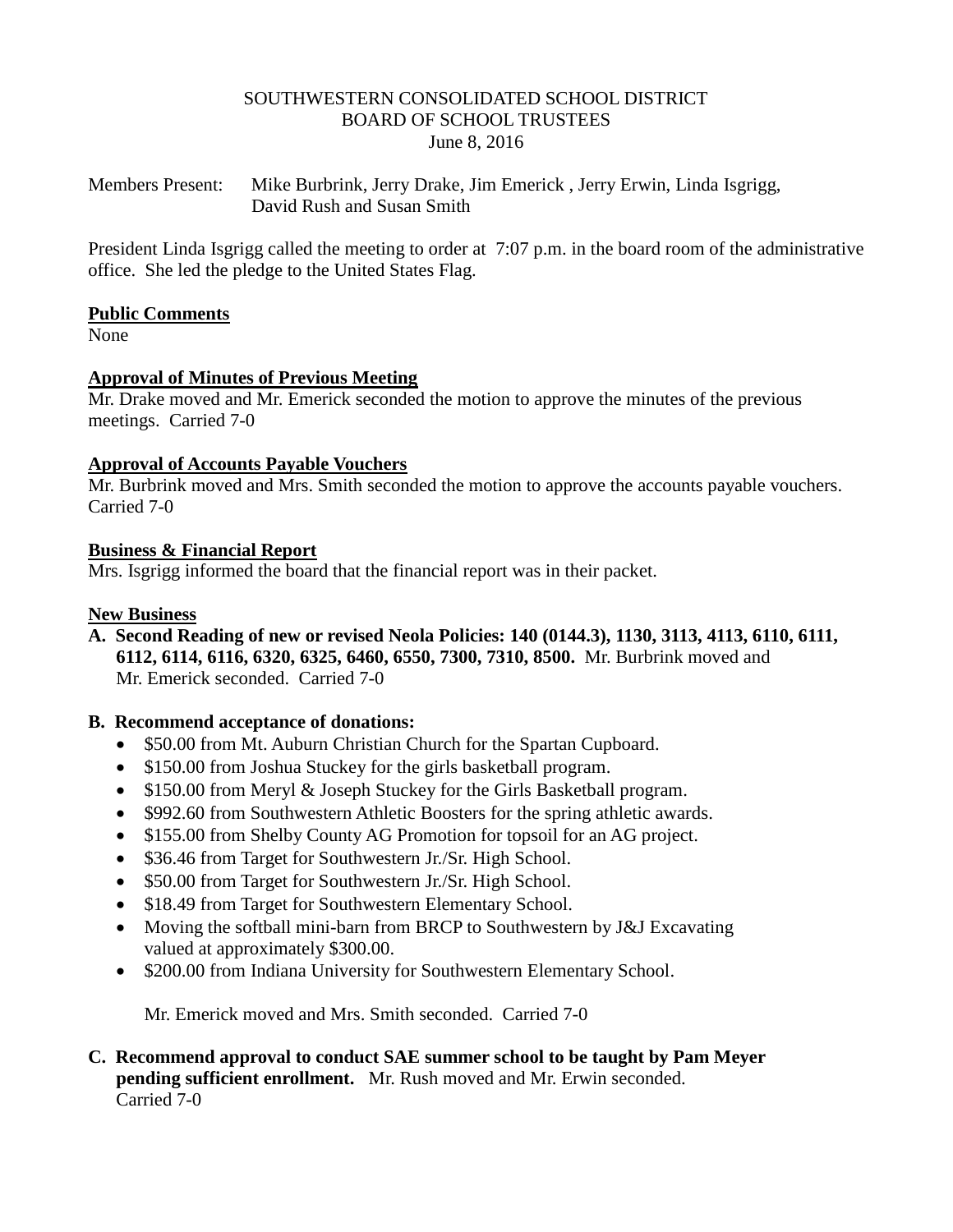#### **D. Recommend Prairie Farms be awarded the milk bid on an escalating/de-escalating scale.**

Mr. Erwin moved and Mr. Burbrink seconded. Carried 7-0

### **E. Recommend two part-time food service positions (18.75 hours per week + 3.75 hours per week) be combined into one part-time position for 20-24 hours per week.**

Mr. Drake moved and Mrs. Smith seconded. Carried 7-0

#### **F. Recommend the adoption of the Southwestern Crisis Management and Reaction Plan.**

Mr. Drake moved and Mr. Emerick seconded. Carried 7-0

### **G. Recommend the approval of the 2016-17 Food Service Incentive Program**

Mr. Drake moved and Mr. Burbrink seconded. Carried 7-0

#### **H. Other**

 **Recommend the acceptance of the Green Owen's insurance quote of \$49,457.00 for liability, property, auto and worker's compensation insurance.** Mr. Burbrink moved and Mrs. Smith seconded. Carried 7-0

 **Recommend approval to renew the bonds of the Treasurer and Deputy Treasurer and to renew the continuation certificates of the ECA Treasurers at the Elementary and the High School, Cafeteria Cashier at the Elementary, the Food Service Director, 4 Concession Workers, 6 Ticket Takers, and our Athletic Director and to add the Before/After Program Director at the Elementary.** Mr. Drake moved and Mr. Emerick seconded. Carried 7-0

#### **Reports and Presentations**

#### **A. WWTP Engineer Report**

 Mr. Church presented information regarding the wastewater treatment plant. It was his estimation that test treating would happen in mid-July. He also mentioned that Eastern Hancock Schools began looking into purchasing a new wastewater treatment process when Southwestern did, but did not go through with it. Their proposed price was \$961,000.00 compared to our proposal of \$465,520.00 that we received in March. Mr. Church asked that the board approve the payment to Kokosing for \$261,815.25.

Mr. Drake moved and Mr. Burbrink seconded. Carried 7-0.

#### **B. Athletic Director Report**

Mr. Days updated the board on the highlights of the Fall Season:

 Boys were Cross County Champs, Conference Champs and Regional qualifiers. Three runners, Hayden Veach, Nick Yeend and Jenna Kuntz, went on to Semi State. Two girls also qualified for the Regionals-Madeline Correll and Deziree Norvell. Nick Yeend was the best runner in the County and in the Conference. Best runners in the county: #1 Nick Yeend, #2 Hayden Veach, #3 Andrew Tucker, and #4 Ethan Swift. The Junior High Boys were County Champs. The best runner in the county: #1 Haydan Moore and #2 Riliegh Smith. Mr. Days stated that the future looks bright for our runners. Boys Tennis were back to back County Champs. Their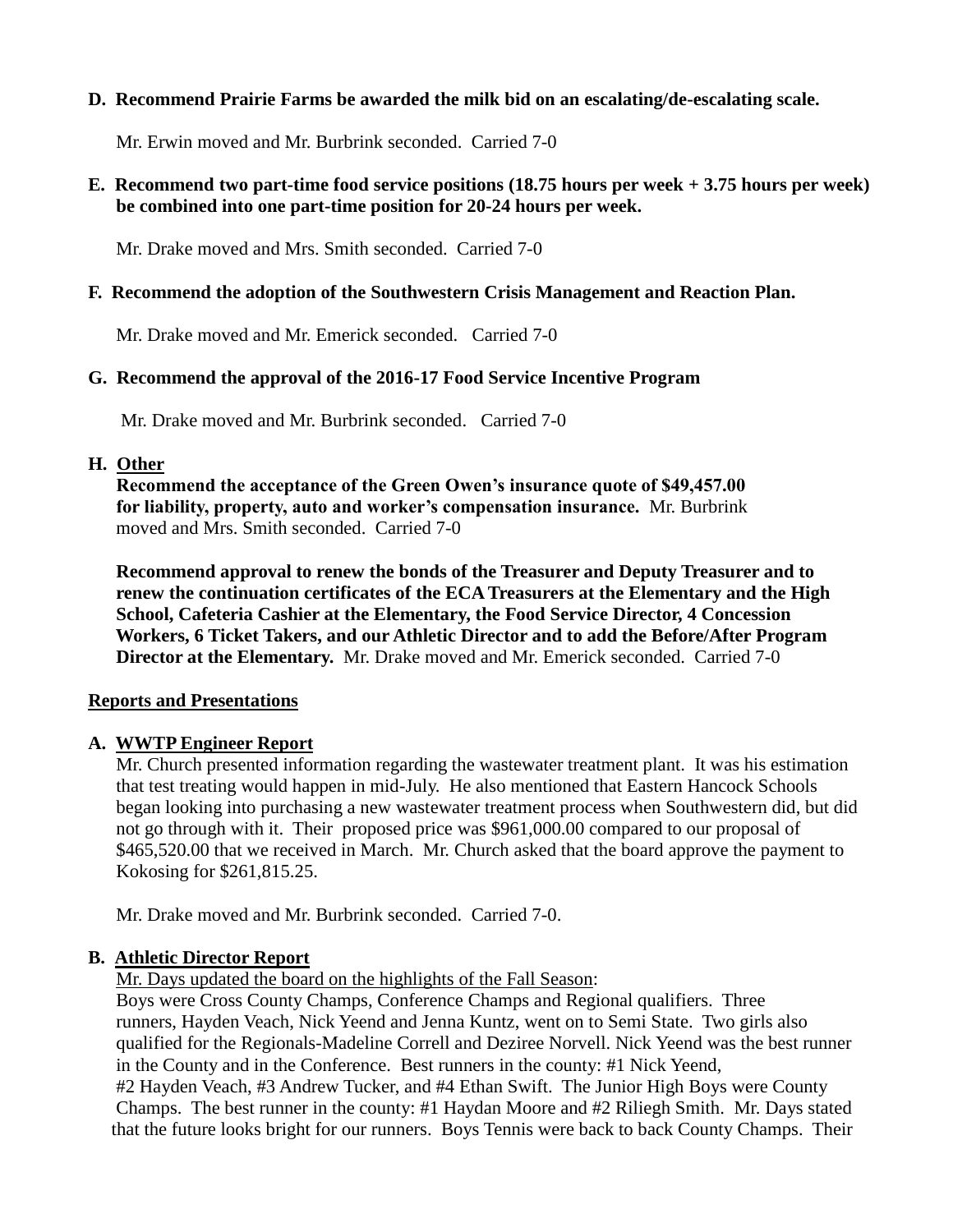record was 18-2 which was the best record in school history and they were also Sectional Champs. Our Girls Golf Team won four matches. This was their second year back after eight years without a team. Our Soccer Program had continued to grow. We had 7 JV games and 16 varsity matches. Charlie Taylor was named Coach of the Year for Cross Country.

### Winter Season:

- 6<sup>th</sup> Grade Girls were Basketball County Champions.
- $\bullet$  6<sup>th</sup> Grade Boys were Basketball County Champions.
- $\bullet$  7<sup>th</sup> Grade Boys were Basketball County Champions.
- $\bullet$  High School Boys Basketball were Sectional Champions. This was the  $4<sup>th</sup>$  time that the boys have gone to Sectionals in school history. Also, it was the  $2<sup>nd</sup>$  time in 5 years that they have won their Sectionals.
- $\bullet$  Bryce Rowe ended his basketball career with a 1452 points which made him  $2<sup>nd</sup>$  overall. Mr. Days mentioned that he was a great kid and a great player.

### Spring Season:

 Girls Softball played 4 games on the field. No Boys Golf team this year, hopefully we will have one next year. Boys Varsity Track team were back to back County Champs. Our Boys Junior High Track team were County and Conference Champs. Two boys qualified for Regionals-Hayden Veach and Nick Yeend. Records broken this school year were: Bryce Rowe for scoring 46 points in one game and Hayden Veach for the 800 meter run. Mr. Days mentioned that three schools are leaving the conference-Knightstown, Eastern Hancock and Indian Creek.

 Mr. Days said that not charging the Athletic Department a transportation fee for 2015-16 was very helpful. They were able to make big purchases: Junior High track uniforms,

 Elementary Basketball uniforms, Elementary Cheer Uniforms, items to go with the softball field, high jump equipment, banners, and access to the weight room for 20 hours per week.

# *Upcoming Goals:*

- New lockers for the locker rooms
- New speaker system from the help of the athletic boosters
- New scoreboards after the wastewater treatment plant has been completed
- Windscreen for the tennis courts
- Baseball field repairs

#### *Attendance:*

School attendance was 96.77%, which was the same as last year. There were over 1000 tardies 3 years ago and now the tardies have dropped to 581 last school year.

#### *Discipline:*

This past school year we had 63 write ups compared to 127 for the 2014-15 school year.

Mr. Days mentioned that our coaches are the lowest paid coaches in the conference and they do a wonderful job. He mentioned that he is very impressed by our coaches and our teachers.

Mr. Drake asked if Southwestern was unable to host volleyball sectionals because our speakers hang too low. Mr. Days said that one of his main goals was to have the new speakers installed by volleyball season. Mrs. Smith asked about the state of our conference. Mr. Days said that two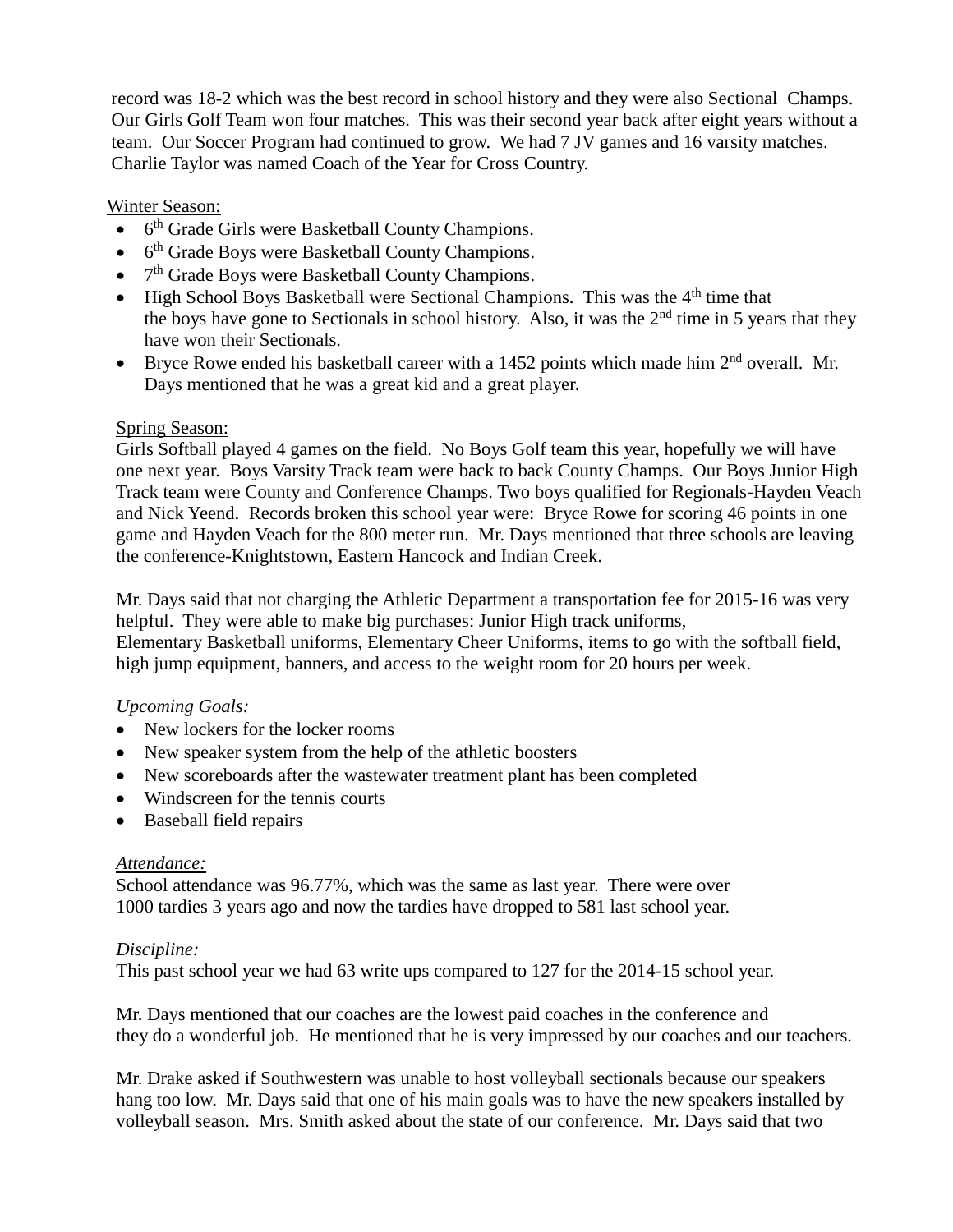schools have contacted the conference about joining but both schools were not accepted by the conference.

# **C. Principals Report**

Mr. Chase informed the board that ISTEP results will be coming soon. He stated that the high school would have a hard time receiving growth points because of the high range that the students have scored in math and language arts. Also, the  $10<sup>th</sup>$  graders did not take a comparable  $8<sup>th</sup>$  grade test.

 Mr. Edwards informed the board that the elementary had 7 students enrolled in the morning peer model program and 7 in the afternoon preschool program. He said that Mrs. Neville had set up the enrollment online and had done a great job. He also mentioned that he had made calls to transfer tuition students to make sure that they would be attending next school year. He informed the board that the wall is down in the elementary gym and the new wall should be installed early next week and then work will begin on the gym floor. Mr. Edwards thanked the custodians for the great job they are doing.

# **Superintendent Report**

Dr. Maurer did not present a report. **Personnel**

# **A. Leaves/Resignations/Terminations**

- Resignation of Tim Hancock as the Facilities/Maintenance Director effective June 17, 2016.
- Resignation of Bill Taylor as a science teacher effective June 30, 2016.
- Resignation of Mary Engel and Ashley Brown as part-time food service workers.
- Resignation of Nicole Syester as assistant cheerleading coach.
- Resignation of Vicki Beach as varsity volleyball coach.

Mr. Drake motioned and Mr. Emerick seconded. Carried 7-0

Termination of Valerie Wilkins as a special education aide.

Mr. Drake motioned and Mrs. Smith seconded. Carried 7-0

 Cancellation/Non-renewal of the contract of Donna Dennison as the P-12 Library Media Specialist.

Mr. Burbrink made a motion to approve the Findings of Fact and Conclusions of Law providing for the cancellation and non-renewal of the teacher contract of Donna Dennison, effective June 30, 2016. Mr. Drake seconded. Carried 7-0

# **B. Recommendations to Hire**

- Recommend the transfer of Sheila Smith from a 29 hour aide at the high school to a special education aide at the elementary.
- Recommend Heidi Kearns as the tutor for I-READ 3 remediation.
- Recommend Brett Andrews as the girls varsity basketball assistant #2.

Mr. Burbrink moved and Mrs. Smith seconded. Carried 7-0